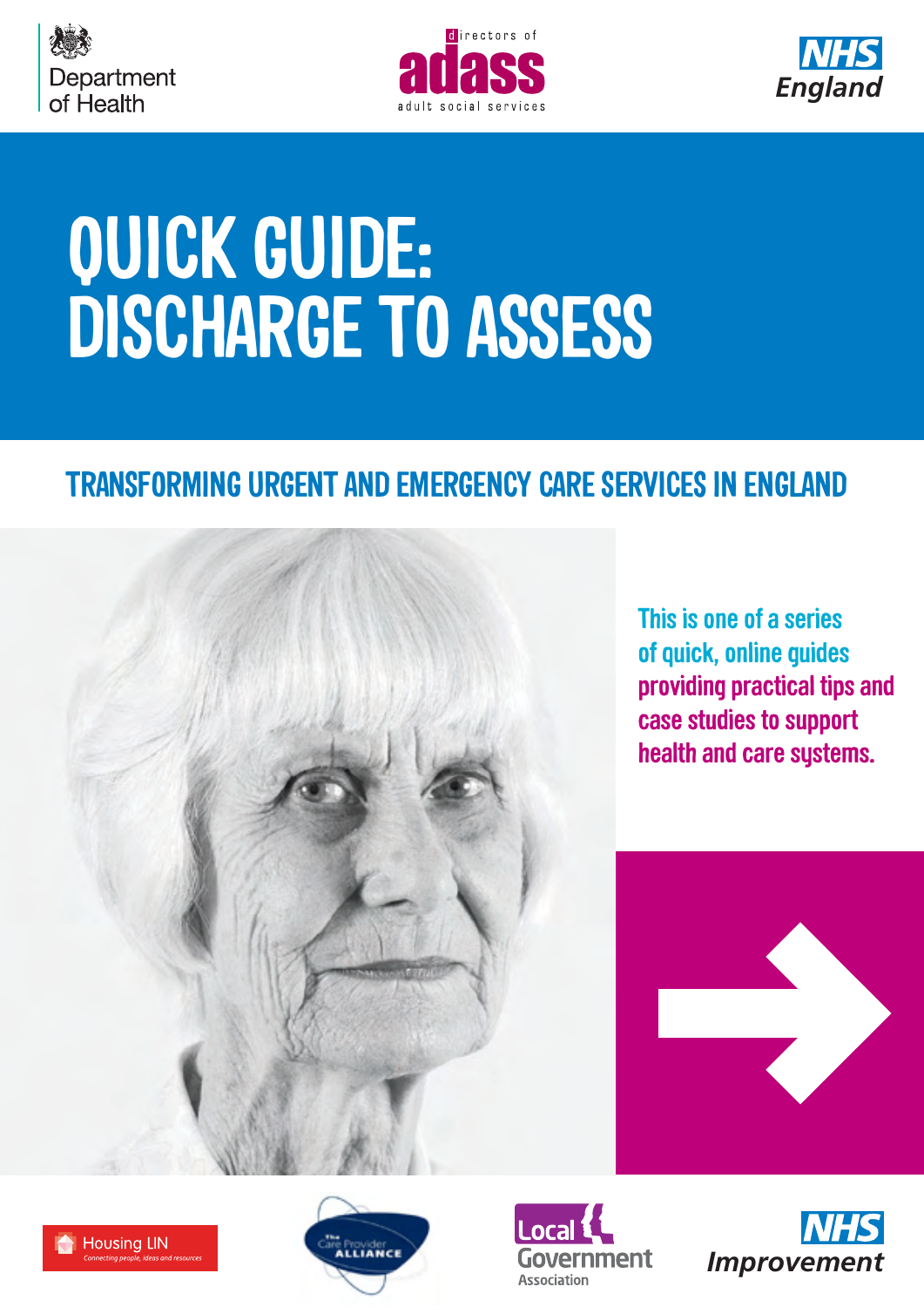### **INTRODUCTION**

- Imagine leaving your home abruptly and never returning to it again.
- Imagine being told that you are moving house tomorrow and you have no control over where you are moving to and how much it will cost.

This is what happens to people every day because we assess people in a place that is not their normal environment.

This quick guide aims to support local health and social care systems to reduce the time people spend in hospital, at the point that they no longer need acute care. It provides practical tips and advice to commissioners and providers on discharge to assess (D2A) models, including best practice from across the country and should be read alongside the 2015 NICE guideline, [Transition between inpatient hospital](https://www.nice.org.uk/guidance/ng27/resources/transition-between-inpatient-hospital-settings-and-community-or-care-home-settings-for-adults-with-social-care-needs-1837336935877)  [settings and community or care home](https://www.nice.org.uk/guidance/ng27/resources/transition-between-inpatient-hospital-settings-and-community-or-care-home-settings-for-adults-with-social-care-needs-1837336935877)  [settings for adults with social care needs](https://www.nice.org.uk/guidance/ng27/resources/transition-between-inpatient-hospital-settings-and-community-or-care-home-settings-for-adults-with-social-care-needs-1837336935877).

Unnecessary delay in discharging older patients from hospital is a systemic problem with a rising trend - the [National Audit](https://www.nao.org.uk/wp-content/uploads/2015/12/Discharging-older-patients-from-hospital.pdf)  [Office reported](https://www.nao.org.uk/wp-content/uploads/2015/12/Discharging-older-patients-from-hospital.pdf) that between 2013 and 2015 recorded delayed transfers of care rose 31 per cent and in 2015 accounted for 1.15 million bed days. For older people in particular, we know that longer stays in hospital can lead to worse health outcomes and can increase their long-term care needs.

Wherever possible, people should be supported to return to their home for assessment. Implementing a discharge to assess model where going home is the default pathway, with alternative pathways for people who cannot go straight home, is more than good practice, it is the right thing to do.

The first two scenarios require commissioners and providers within health and care systems to challenge current practice and change mindsets. Collaboration between health and care locally is vital to ensure sufficient quality of service, demonstrable change and agreement on how best to allocate resources and funds.

### **DEFINITION OF 'DISCHARGE TO ASSESS'**

Where people who are clinically optimised<sup>1</sup> and *do not require an acute hospital bed, but may still require care services are provided with short term, funded support to be discharged to their own home (where appropriate) or another community setting. Assessment for longer-term care and support needs is then undertaken in the most appropriate setting and at the right time for the person.* 

Commonly used terms for this are: 'discharge to assess', 'home first', 'safely home', 'step down'.

This does not detract in any way from the need for agreed multi professional assessment or from the requirement to ensure safe discharge and it may work alongside time for recuperation and recovery, on-going rehabilitation or reablement.

### **MYTH BUSTING**

It is the responsibility of all local stakeholders to make sure patients, carers and their representatives understand that this is NOT about:

- Discharging people from hospital before they are clinically ready.
- Discharging people without assessment for services required for their safety at home or another community setting.
- Moving people home from hospital without the right support and without their consent or a best interests decision.
- Creating an additional transfer in a person's care pathway in order to free up a hospital bed, without adding value to their experience of care or meeting good outcomes for the person.
- Moving people without clear pathways and processes, including an agreed care plan.
- Denving people the right to an assessment for NHS Continuing Healthcare (NHS CHC) if they may have a need for this.
- Charging people for care they should receive free from the NHS.
- Moving costs from health to social care or vice versa.
- Working only with people with low level or specific needs.

<sup>1</sup> Clinically optimised is described as the point at which care and assessment can safely be continued in a non-acute setting. This is also known as 'medically fit for discharge' 'medically optimised.' NHS England (2015). [Monthly](https://www.england.nhs.uk/statistics/wp-content/uploads/sites/2/2015/10/mnth-Sitreps-def-dtoc-v1.09.pdf)  [Delayed Transfer of Care Situation Reports Definitions and Guidance London p.6-7](https://www.england.nhs.uk/statistics/wp-content/uploads/sites/2/2015/10/mnth-Sitreps-def-dtoc-v1.09.pdf).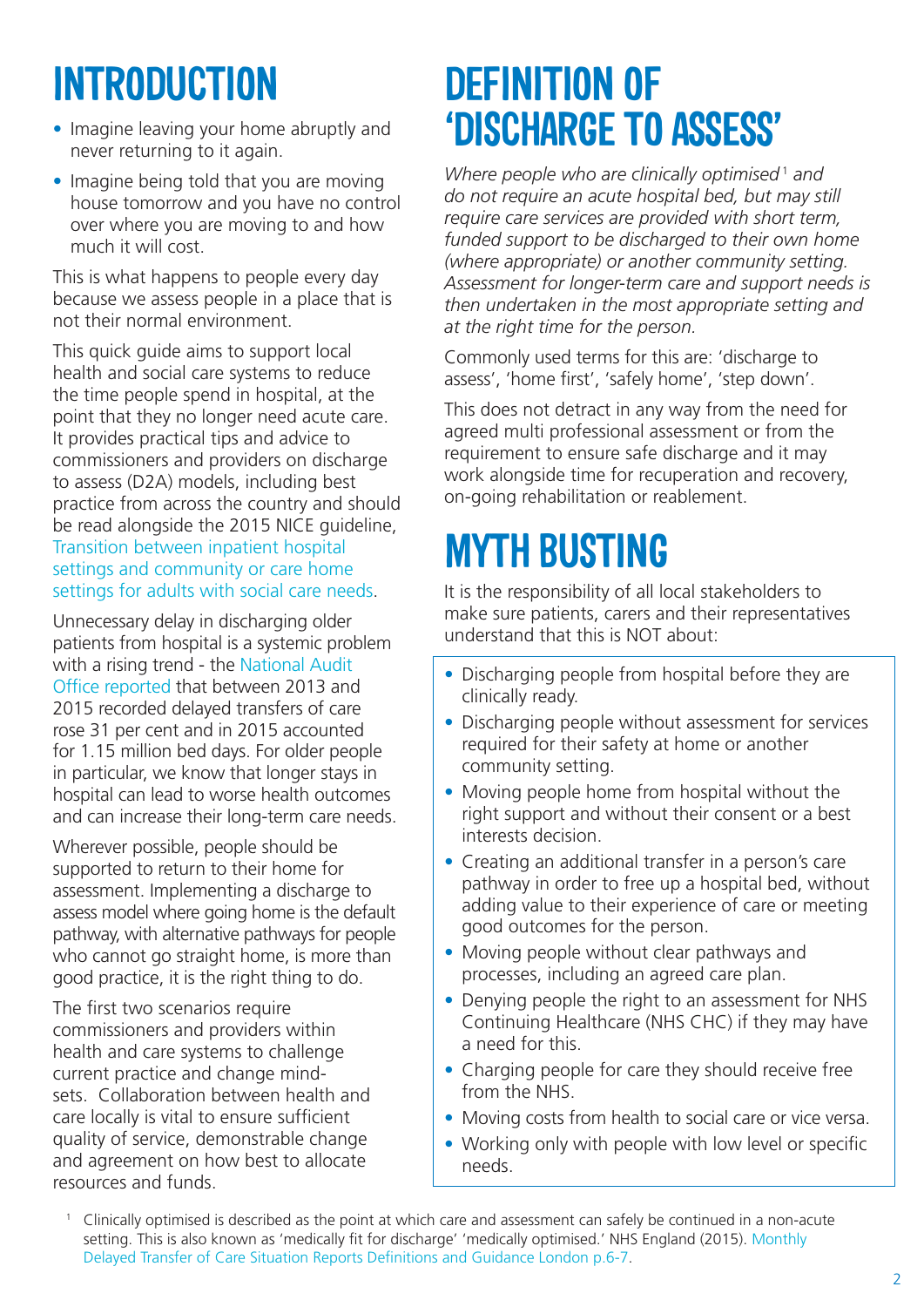### **PRINCIPLES**

There is no 'one' model that will deliver discharge to assess. What is required is described as working as a 'complex adaptive system' which involves simple rules in order to function rather than rigid inflexible criteria.

The simple rules/principles below are evidence based - they can be used to assess existing services and should be the design principles that underpin a discharge to assess model:

| <b>Principles for</b><br><b>D2A</b> model | <b>What does this mean?</b>                                                                                                                                                                                                                                                                                                                     |
|-------------------------------------------|-------------------------------------------------------------------------------------------------------------------------------------------------------------------------------------------------------------------------------------------------------------------------------------------------------------------------------------------------|
| Essential criteria                        | • Supporting people to go home should be the default pathway <sup>2</sup> , with<br>alternative pathways for people who cannot go straight home.                                                                                                                                                                                                |
|                                           | • Free at the point of delivery, regardless of ongoing funding arrangements.                                                                                                                                                                                                                                                                    |
|                                           | • To be safe if the person is going home, the assessment should be done<br>promptly (within 2 hours), with rapid (on the day) access to care and<br>support if it is required.                                                                                                                                                                  |
|                                           | • Support services should be time limited - up to 6 weeks, in the best<br>systems the average appears to be 2 weeks and can be longer than 6<br>weeks in exceptional cases.                                                                                                                                                                     |
|                                           | • Non selective, a service that tries to alway say 'yes' - to include support<br>for end of life care.                                                                                                                                                                                                                                          |
| User focus/patient<br>centred care        | • Put people and their families at the centre of decisions, respecting their<br>knowledge and opinions and working alongside them to get the best<br>possible outcome.                                                                                                                                                                          |
|                                           | • Take steps to understand both the perspectives of the patient and their<br>carers and the communities they live in, their needs, aspirations, values<br>and their definition of quality of life.                                                                                                                                              |
|                                           | Ensure the person and their family receive clear information about their<br>care within the acute setting including what will happen on discharge<br>and who to contact if there are any problems after discharge.                                                                                                                              |
|                                           | Ensure continuity of communication so all members of the team are<br>$\bullet$<br>working to the agreed care plan, until discharge from the pathway.                                                                                                                                                                                            |
|                                           | • Where the patient may not have capacity for a decision about discharge<br>placement/assessment, apply the Mental Capacity Act 2005 (MCA),<br>informed by the MCA Code of Practice and relevant case law.                                                                                                                                      |
| Easy access to<br>services                | Provide simple access to information, advice and services; including<br>support and access to information to enable self-care and self-<br>management. This will ideally be a one-stop shop, always available<br>when needed, with the ability to provide a timely and responsive service<br>for the people needing services and practitioners. |

<sup>2</sup> 'Default pathway'- providing this is in the line with an individual's wishes, where they have capacity to make this decision, or with a best interests decision in accordance with the Mental Capacity Act 2005 where they do not.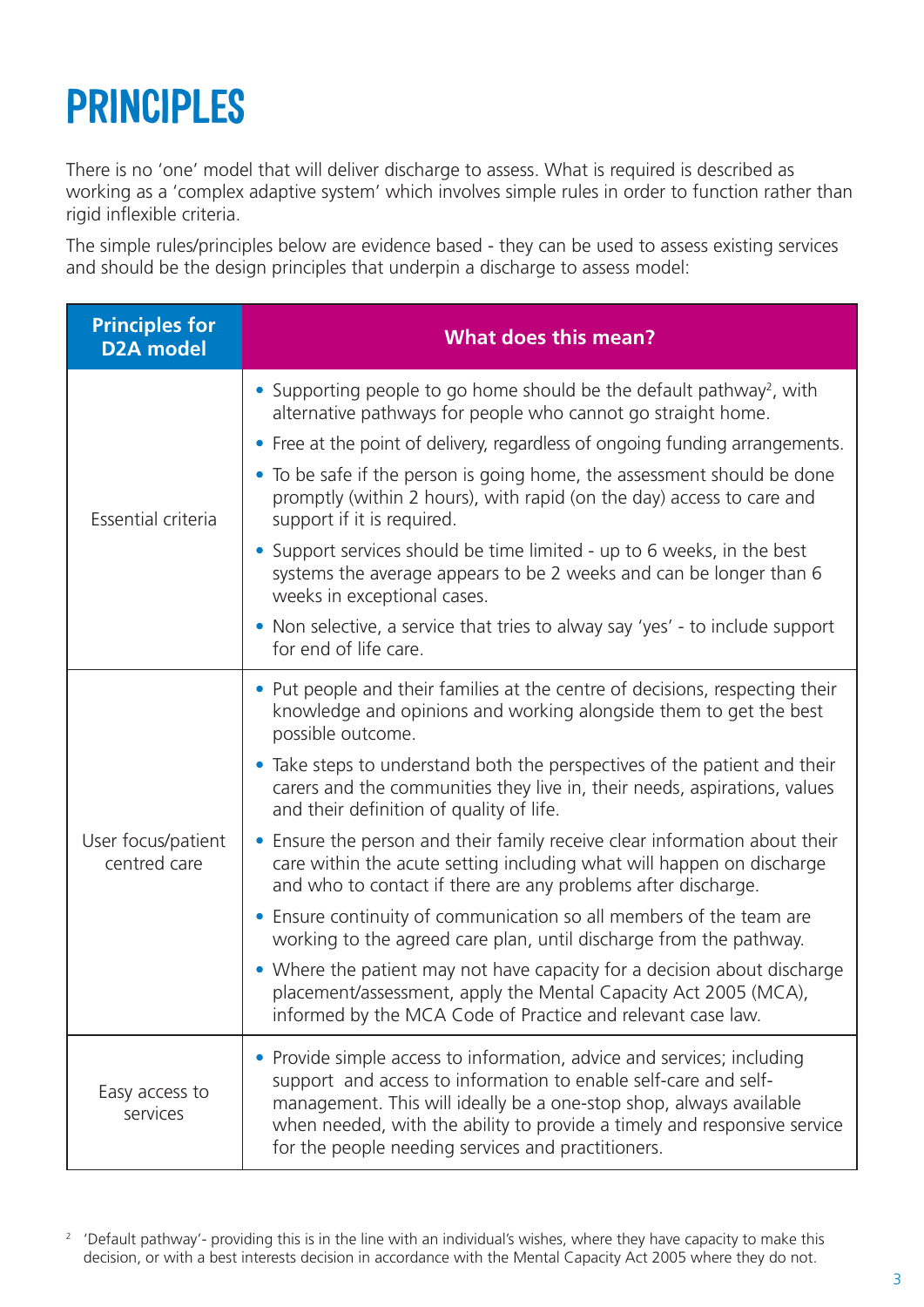| <b>Principles for</b><br><b>D2A</b> model | <b>What does this mean?</b>                                                                                                                                                                                                                                                                                                         |
|-------------------------------------------|-------------------------------------------------------------------------------------------------------------------------------------------------------------------------------------------------------------------------------------------------------------------------------------------------------------------------------------|
| Effective<br>assessment                   | • Ensure that assessment is rapid, effective and able to mobilise the<br>required services.                                                                                                                                                                                                                                         |
|                                           | • Assess long-term care needs when the actual level of care required can<br>be more accurately assessed.                                                                                                                                                                                                                            |
|                                           | • Take steps to ensure there is no duplication in assessments throughout<br>the patient's journey from hospital to home.                                                                                                                                                                                                            |
|                                           | • At the end of assessment and at transition to long-term support<br>(if required) develop proactive/advance care plans where appropriate,<br>with people and their carers, to help to mitigate the risk of crisis.                                                                                                                 |
|                                           | • Ensure that people do not have to make decisions about long term<br>residential or nursing care while they are in crisis.                                                                                                                                                                                                         |
| Easy<br>information<br>flow               | • Enable information to move with the person - create a system where<br>once something is known about a person, everyone that needs to know<br>within the system is informed (within the constraints of confidentiality/<br>information governance).                                                                                |
|                                           | • Ensure consent is sought from people at the earliest opportunity to<br>facilitate the sharing of information across partners, as appropriate.                                                                                                                                                                                     |
| Networks of care                          | • Build networks of service that place more emphasis on the person's<br>needs rather than on organisational boundaries. This will encompass<br>multi/cross disciplinary learning and planning.                                                                                                                                      |
|                                           | • Where it exists, ensure input from existing health and social care<br>services including non-paid circles of support such as family and friends<br>along with paid support from carers/volunteers from the voluntary and<br>community sector.                                                                                     |
| <b>Blurred boundaries</b>                 | • Find ways to use money, resources and skills across organisational<br>boundaries.                                                                                                                                                                                                                                                 |
|                                           | Empower staff with the right skills to offer what is needed and find<br>new ways to manage actual and perceived risks.                                                                                                                                                                                                              |
|                                           | • Develop a competency based/trusted assessor approach, enabling<br>interdisciplinary and cross disciplinary working.                                                                                                                                                                                                               |
| Continuous<br>evaluation and<br>feedback  | • Plan, Do, Study, Act (PDSA) cycles <sup>3</sup> are recommended to test new ideas<br>rapidly, closely monitor, learn and develop. Starting small and growing<br>is more effective than trying to change the entire system all at once.<br>• Sustain a dynamic system that is changing and will continue to change<br>and improve. |
|                                           | Build in evaluation and feedback loops to review the whole system and<br>$\bullet$<br>allow flexibility of practice to create, contain and sustain change.                                                                                                                                                                          |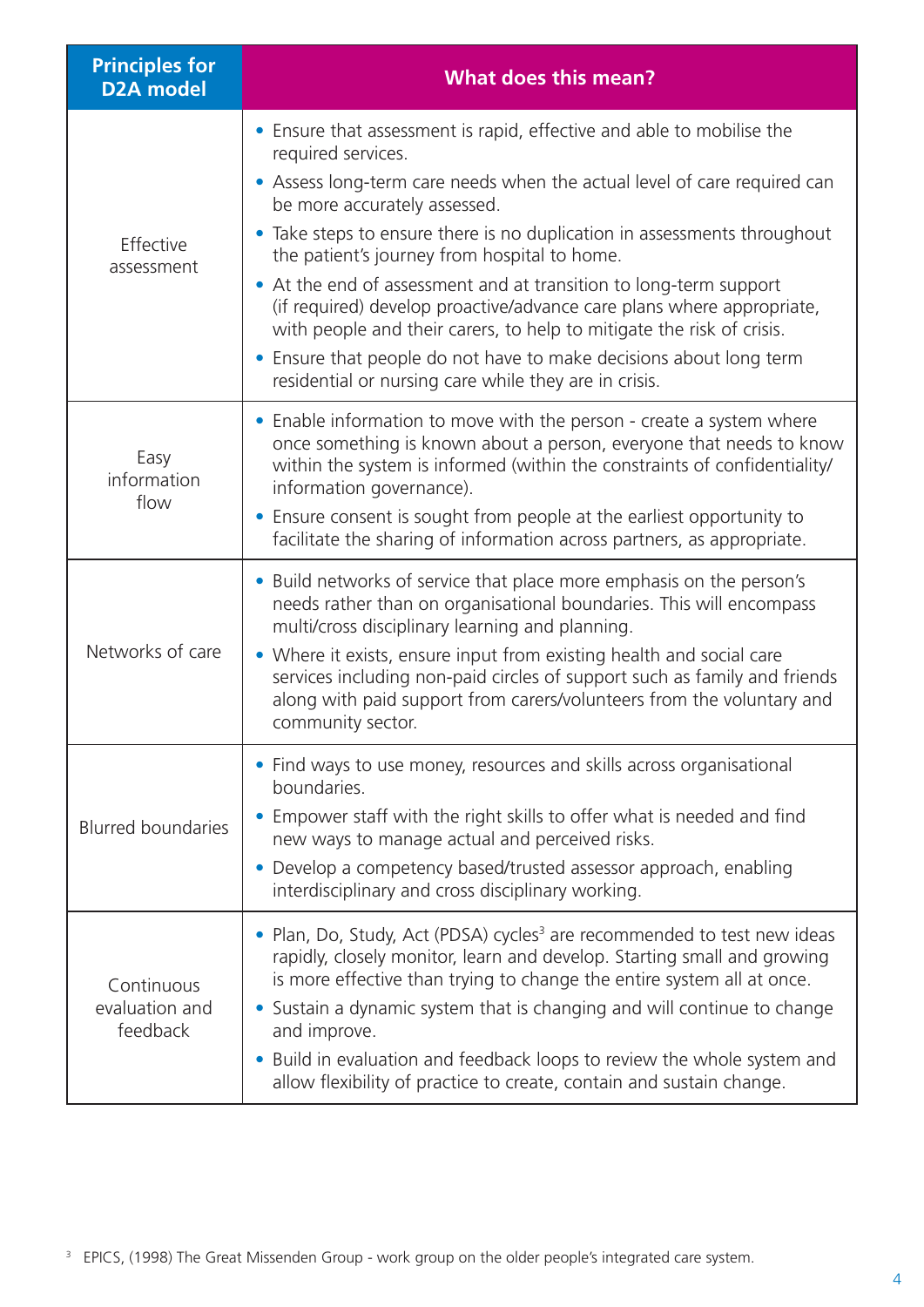### **LOCAL EXAMPLES OF DISCHARGE TO ASSESS**

These local examples of discharge to assess showcase how improvements can be made as part of ongoing changes in ways of working and in response to issues with performance.

### **South Warwickshire**

- Headline outcome: Reported 0.5m net long-term costs [averted in year 1 for pathway 3](http://www.nhs.uk/NHSEngland/keogh-review/Documents/quick-guides/background-docs/2-south-warwickshire-D2A-evaluation-final-ver74.docx).
- Funding arrangement: Funded by Clinical Commissioning Group (CCG) and Hospital Trust.
- [D2A pathway](http://www.nhs.uk/NHSEngland/keogh-review/Documents/quick-guides/background-docs/1-south-warwickshire-D2A-model.pdf) operates across the whole hospital and has been running for 3 years.
- Patients are discharged from hospital via three pathways for care and rehabilitation support for up to 6 weeks:

Pathway 1 - to intermediate care and reablement services provided in their own homes.

Pathway 2 - to residential care within the independent and community sector.

Pathway 3 - to nursing care within the independent sector.

- The trusted assessment between health and social care, in-house reablement and rehabilitation, and care coordinators support patients and their families throughout the discharge process.
- D2A pathways have built-in links with primary care- two GP practices have been commissioned to provide clinical input for 30 nursing home beds.

#### **Top tip**

• Use a trusted assessor model.



### **Sheffield**

- Headline outcome: The Health Foundation reported a [37% increase in patients who can](http://www.health.org.uk/sites/health/files/ImprovingTheFlowOfOlderPeople_casestudy_1.pdf)  [be discharged on their day of admission or the](http://www.health.org.uk/sites/health/files/ImprovingTheFlowOfOlderPeople_casestudy_1.pdf)  [following day.](http://www.health.org.uk/sites/health/files/ImprovingTheFlowOfOlderPeople_casestudy_1.pdf)
- Funding arrangement: No additional funding.
- The [D2A pathway](http://www.google.co.uk/url?sa=t&rct=j&q=&esrc=s&source=web&cd=2&cad=rja&uact=8&ved=0ahUKEwi_yvi09NHNAhVEAsAKHc-hAa8QFgglMAE&url=http%3A%2F%2Fwww.nhsiq.nhs.uk%2Fmedia%2F2489352%2Fsheffield_right_first_time_cs.pdf&usg=AFQjCNFXnpy4f4iQj_VvxbTzPdEVUD7BBQ) operates across the whole hospital and has been running for 5 years - to watch a presentation from the lead geriatrician please [click here](https://www.youtube.com/watch?v=U2bF82tBB24).
- The patient's immediate needs are assessed by the ward MDT. Further on-going needs are assessed in the community by an integrated health and social care team called 'Active Recovery'.
- A micro system service improvement approach has been used to change ways of working - starting initially with one patient per week building up to 185 on average.
- Staff are released to attend training and the 'Big Room' meeting (see top tip).
- A trusted assessor arrangement is in place with a jointly agreed [transfer of care form.](http://winauth.nhs.uk/NHSEngland/keogh-review/Documents/quick-guides/background-docs/sheffield-transfer-of-care-form.docx)
- • A ['Generic Assessment' model](http://www.nhs.uk/NHSEngland/keogh-review/Documents/quick-guides/background-docs/17-SHU-generic-assessor-course.pdf) is used following training developed with Sheffield Hallam University.

#### **Top Tip**

• The cultural and behavioural challenges associated with new ways of working, were overcome through the weekly multi-agency and multidisciplinary 'Big Room' meetings, which are seen as an open place in which people are supported to contribute and share.

### **Medway**

- Headline outcome: Delayed Transfer of Care (DTOC) rates were down by 25% in 3 months.
- Funding arrangement: small cash injection from CCG/ Local Authority.
- Quickly set up in response to performance issues in 8 weeks.
- [D2A pathway](http://www.nhs.uk/NHSEngland/keogh-review/Documents/quick-guides/background-docs/3-medway-D2A-model.docx) operates across the whole hospital and has been running from March 2016.
- Discharging on average 32 patients per week.
- Used existing team and directed all care via that route removing historical 'territories'.
- Created one single point of access for all coordination of the patients' discharge.
- Created a communications and marketing plan for roll out using Home First branding for [banners](http://www.nhs.uk/NHSEngland/keogh-review/Documents/quick-guides/background-docs/4-medway-home-first-banner.jpg) and [posters](http://www.nhs.uk/NHSEngland/keogh-review/Documents/quick-guides/background-docs/5-medway-home-first-poster.pdf) across the hospital.
- Positive experience reported by [patients](http://www.nhs.uk/NHSEngland/keogh-review/Documents/quick-guides/background-docs/6-medway-D2A-patient-feedback.pdf) and [staff.](http://www.nhs.uk/NHSEngland/keogh-review/Documents/quick-guides/background-docs/7-medway-D2A-staff-feedback.pdf)

#### **Top Tips**

- Do not underestimate the significant engagement and communications which need to take place to enable systematic changes.
- Explore using existing staff structures and re-align teams.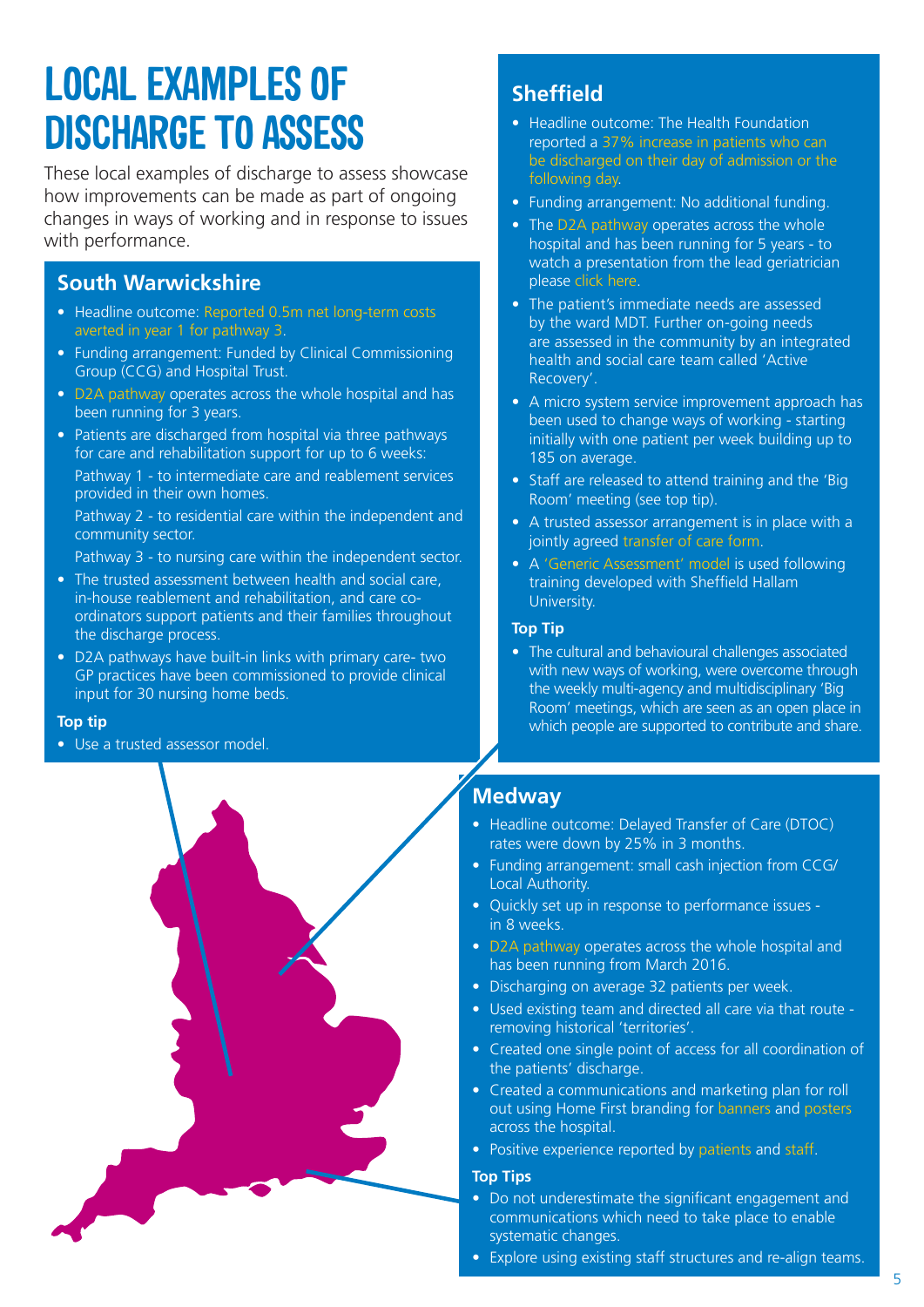# **LOCALLY REPORTED BENEFITS**

The benefits of a fully mature, integrated system that has the right capacity in the right place are outlined below:

- People's health outcomes improve as more people will be able to live at home for longer if services are designed for discharge to home to be the default.
- People's length of stay in a hospital bed decreases due to longer-term assessments taking place in a more appropriate situation and place. Evidence suggests this should reduce deconditioning and improve outcomes significantly since 10 days in hospital (acute or community) leads to the equivalent of 10 years ageing in the muscles of people over 80<sup>4</sup>.
- Encourages NHS and Adult Social Care leaders to work together for the best outcomes and experiences for people through joint approaches to discharge to assess. This may include joint commissioning or funding.
- Improves system flow by enabling patients to access urgent care at the time they need it.
- Reduces duplication and unnecessary time spent by people in the wrong place.
- Enhances working relationships between the health, social care and housing sectors and increases development opportunities for their staff.
- Sharing responsibility, risks and skills across partners leads to innovative and creative solutions that deliver safe, effective care and support.

**"Without the D2A pathway it is very likely that patient X would have entered permanent residential care, possibly with NHS Continuing Healthcare funded package of care. Instead the patient went home with a care package consisting of visits 4 times a day." Staff from South Warwickshire**

**Mrs D has now returned to the activities she was doing prior to her fall and says of the Discharge to Assess service: "Being home helped prevent a potentially long recovery period, many thanks for your support and patience in getting me back to normal."**

**Patient from North Bristol**

## **HOW TO EVALUATE**

### **Metrics**

These [metrics](http://www.nhs.uk/NHSEngland/keogh-review/Documents/quick-guides/background-docs/31-metrics.docx) are suggested to evaluate the effectiveness and outcomes of the change in ways of working. These are intended to encompass the whole system and provide a starting point for local systems to measure their improvement.

#### **Patient engagement**

Listening to the views of patients is important to provide an understanding of how services can be improved through learning from the patient voice.

Healthwatch has been commissioned by [Southwark and Lambeth Integrated Care](http://www.southwark.gov.uk/info/100010/health_and_social_care/2965/southwark_and_lambeth_integrated_care_programme) to gather feedback from people taking part in a test scheme using extra care flats after discharge from St Thomas' and King's hospitals. [Feedback from participants](http://www.nhs.uk/NHSEngland/keogh-review/Documents/quick-guides/background-docs/32-HW-lambeth-participants-Aug16.docx) and family members takes place on a weekly basis in faceto-face or telephone interviews about the services they receive and their recovery journey.

### **Clinical Audit**

Undertaking a clinical audit is useful in helping to identify people that are appropriate for D2A and a template can be accessed [here](http://www.nhs.uk/NHSEngland/keogh-review/Documents/quick-guides/background-docs/16-south-warwickshire-guide-for-clinicans.docx).

<sup>4</sup> Kortebein P, Symons TB, Ferrando A, et al. (2008) Functional impact of 10 days of bed rest in healthy older adults. J Gerontol A Biol Sci Med Sci. 2;63:1076-1081.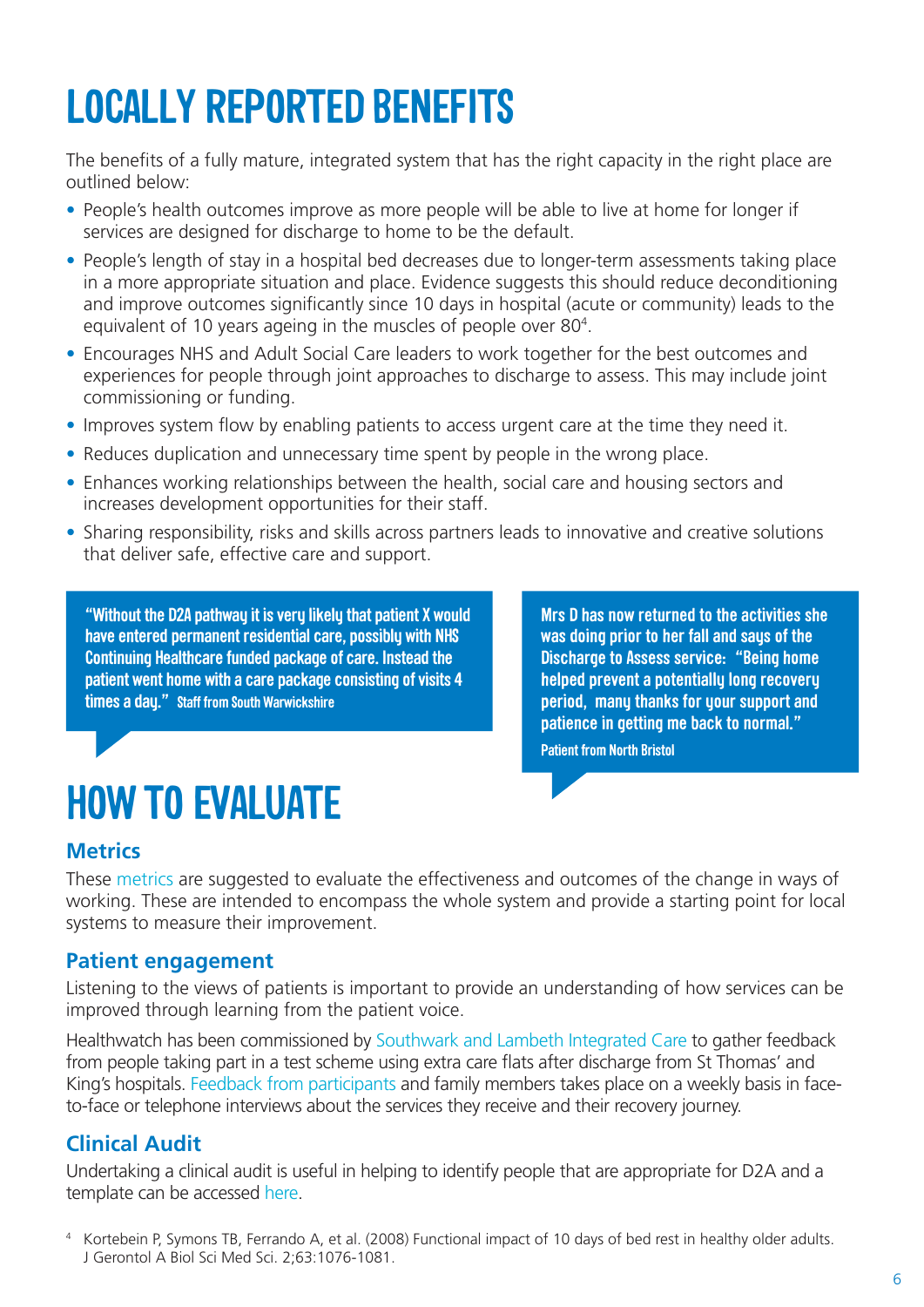### **COMMON CHALLENGES AND LOCAL SOLUTIONS**

| <b>Biggest</b><br>challenges                                         | <b>Examples of practical documents and local solutions</b>                                                                                                                                                                                                                                                                                     |
|----------------------------------------------------------------------|------------------------------------------------------------------------------------------------------------------------------------------------------------------------------------------------------------------------------------------------------------------------------------------------------------------------------------------------|
| Sharing patient<br>and professional<br>risks across<br>organisations | Partners in South Warwickshire use a Memorandum of Understanding<br>(MoU) to manage risk, roles and responsibilities.                                                                                                                                                                                                                          |
|                                                                      | Medway uses an escalation plan if a patient is not met by community staff<br>at home, due to any miscommunication or error.                                                                                                                                                                                                                    |
| Identifying<br>people who are<br>appropriate for<br>D <sub>2</sub> A | South Warwickshire has developed guidance to help clinicians improve<br>identification of the right patients for the D2A pathway. The guidance<br>also includes a clinical audit template to ensure appropriate referrals to<br>the D2A pathway.                                                                                               |
|                                                                      | Brighton's Hospital Rapid Discharge Team complete an assessment form at<br>the 'front door/ ED' and follows the patient through the hospital.                                                                                                                                                                                                  |
| Building trust                                                       | Many local health systems have introduced 'trusted assessment' or<br>'generic assessment' where one person/team appointed to undertake<br>health and social care assessments on behalf of multiple teams, using<br>agreed criteria and protocols.                                                                                              |
|                                                                      | • Sheffield Teaching Hospitals and Sheffield Hallam University have<br>developed a 2 day generic assessor course.                                                                                                                                                                                                                              |
| between teams                                                        | • South Warwickshire's trusted assessment form has enabled direct referral to<br>reablement without the hospital social work team's involvement.                                                                                                                                                                                               |
|                                                                      | • East and North Hertfordshire Care Home Vanguard is piloting a trusted<br>assessor model and has developed the Complex Care Premium which is<br>paid to the care home, for residents who have 'complex needs'.                                                                                                                                |
|                                                                      | Many local health economies have introduced new ways of working to<br>embed culture change:                                                                                                                                                                                                                                                    |
| Culture change                                                       | Sheffield has coached nurses, managers and doctors through a micro-<br>system coaching academy. This has encouraged leadership and the testing<br>out of new ideas on a small scale.                                                                                                                                                           |
|                                                                      | Brighton has introduced weekly multi-provider and multidisciplinary<br>Discharge Improvement Group (DIG) meetings to escalate issues, develop<br>jointly owned solutions and prevent a culture from developing where<br>decision making is deferred and/or referrals are rejected.                                                             |
|                                                                      | Medway has branded and marketed their D2A model (which streamlined<br>multiple different pathways into 4) across all hospital wards to staff,<br>patients and relatives to ensure processes, timescales and expectations are<br>understood. The D2A pathway has also been translated into plain English<br>for patients, relatives and carers. |
|                                                                      | Liverpool has introduced the D2A model in the Frailty Unit where<br>clinicians from the wider out of hospital services rotate through the<br>Integrated Frailty Team to ensure that skills are maintained and enhanced<br>across the community pathway.                                                                                        |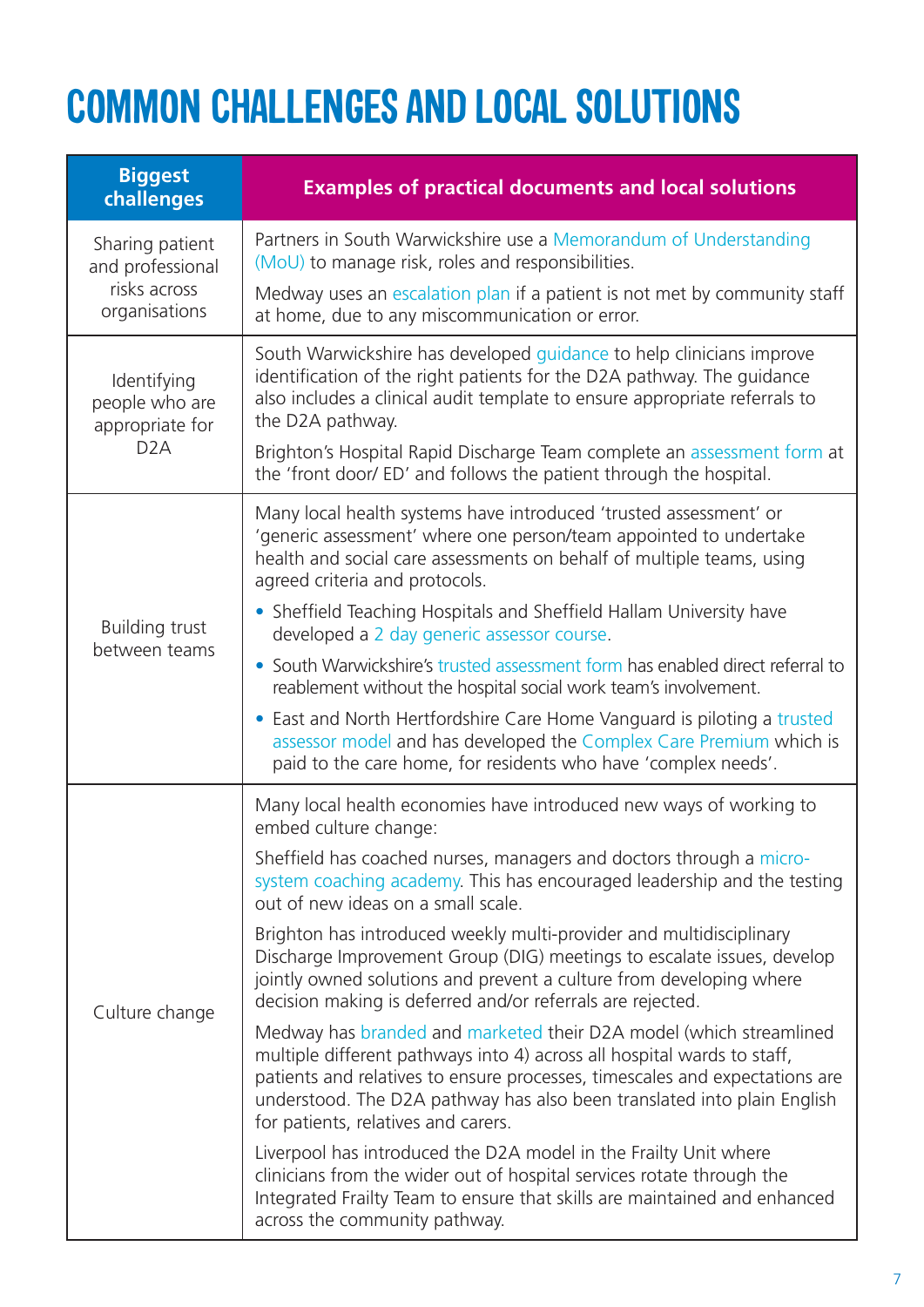| <b>Biggest</b><br>challenges                  | <b>Examples of practical documents and local solutions</b>                                                                                                                                                                                                                                                                                                                                                         |
|-----------------------------------------------|--------------------------------------------------------------------------------------------------------------------------------------------------------------------------------------------------------------------------------------------------------------------------------------------------------------------------------------------------------------------------------------------------------------------|
| Awareness of<br>services available<br>at home | In Greenwich, the Greenwich Integrated Volunteer Network offers<br>volunteering opportunities for people wanting to give practical help to<br>vulnerable adults including befriending, advocacy and signposting to<br>other services.                                                                                                                                                                              |
|                                               | Medway's directory of services helps to signpost all the services available<br>in one place.                                                                                                                                                                                                                                                                                                                       |
|                                               | FirstStop Advice offers an impartial, free service, providing advice and<br>information to older people, their families and carers about housing and<br>care options for later life.                                                                                                                                                                                                                               |
|                                               | Age UK Norfolk provide an advice and information service, including<br>housing and care options at Norfolk and Norwich University Hospital to<br>help with timely discharge and independence at home.                                                                                                                                                                                                              |
|                                               | Many areas are embracing technological solutions to reshape how care is<br>delivered and how information is exchanged:                                                                                                                                                                                                                                                                                             |
| Information<br>technology<br>systems          | • South Warwickshire NHS Foundation Trust has implemented trusted<br>assessment by eCAT (an in-house technology solution) which enables<br>direct referral to reablement without the hospital social work team's<br>involvement, facilitating timely discharge.                                                                                                                                                    |
|                                               | • Doncaster has introduced an integrated solution where patients<br>admitted into hospital have their details put into a computerised<br>'i-tracker' system, with an expected date of discharge set within 24<br>hours.                                                                                                                                                                                            |
|                                               | • Medway has hand held devices to undertake assessments/referrals and<br>Telecare/Telehealth support has been arranged to respond within two<br>hours.                                                                                                                                                                                                                                                             |
| Pooled funding/<br>savings                    | Joint working has resulted in the transformation of Warwickshire County<br>Council's (WCC) traditional domiciliary care service into a reablement<br>service. Now 51% of patients need no home care one year after<br>reablement and the savings are visible to the system through the better<br>care fund. Funding of D2A beds is a joint arrangement between the CCG<br>and South Warwickshire Foundation Trust. |
|                                               | North Bristol's D2A service is funded by the CCG and the Hospital Trust,<br>with resource for additional reablement from the Better Care Fund. The<br>business case can be found here.                                                                                                                                                                                                                             |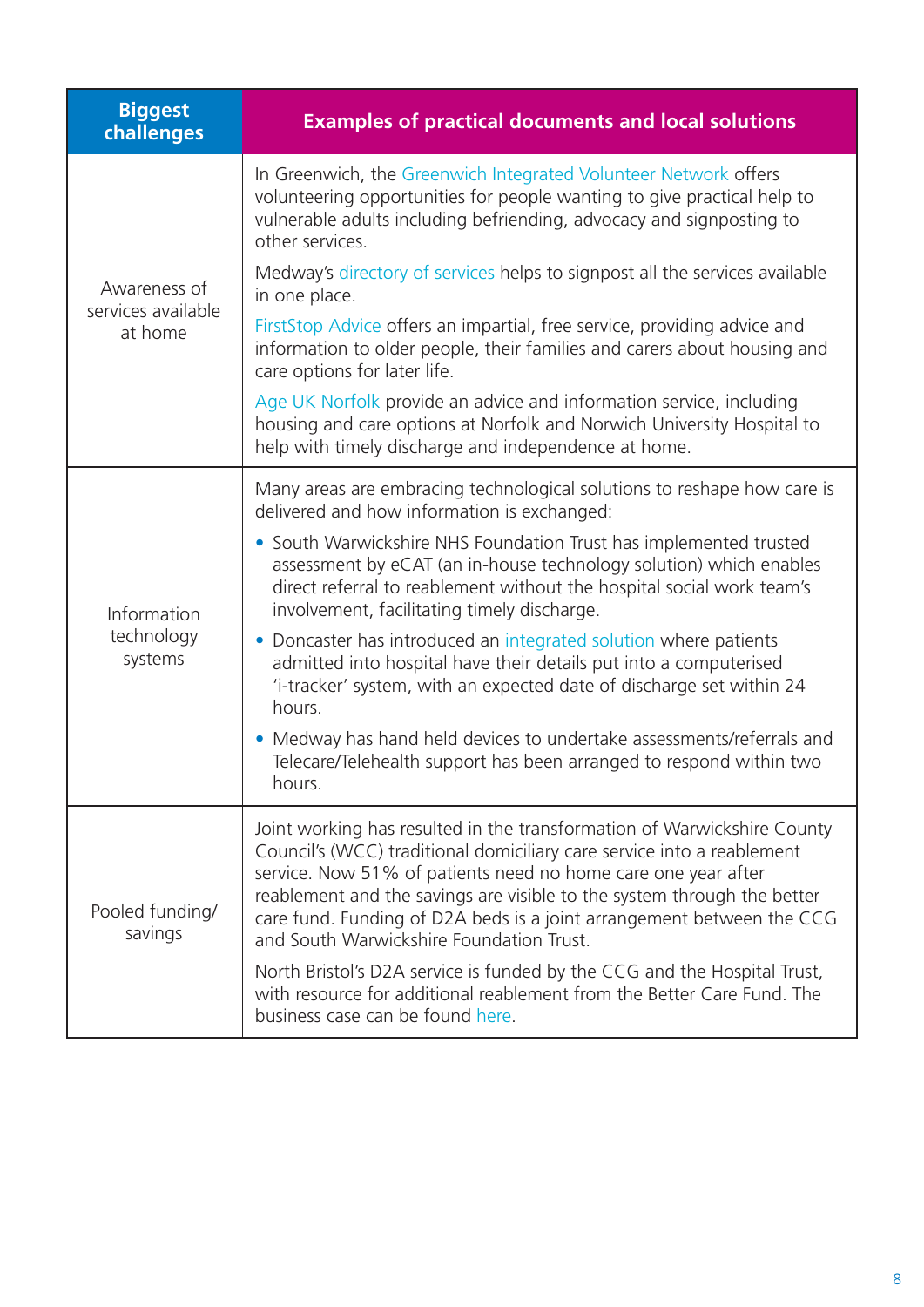| <b>Biggest</b><br>challenges                                                                                    | <b>Examples of practical documents and local solutions</b>                                                                                                                                                                                                                                                                                                                                                                                                                                                                                                                                                                                                                                                                 |
|-----------------------------------------------------------------------------------------------------------------|----------------------------------------------------------------------------------------------------------------------------------------------------------------------------------------------------------------------------------------------------------------------------------------------------------------------------------------------------------------------------------------------------------------------------------------------------------------------------------------------------------------------------------------------------------------------------------------------------------------------------------------------------------------------------------------------------------------------------|
| Mapping and<br>capacity of<br>community health,<br>social care and<br>housing sectors                           | Almost all systems already have a number of services preventing<br>admission and supporting discharge. These are often currently delivered<br>as many separate services with each service having specific criteria. These<br>services across health and social care need to be mapped and redesigned<br>into an Intermediate Tier of services as described in 'Intermediate Care -<br>Halfway Home'.                                                                                                                                                                                                                                                                                                                       |
|                                                                                                                 | South Warwickshire's acute and community audit tool identifies the care<br>that the patient needs including where that care should take place, once<br>acute care is no longer needed.                                                                                                                                                                                                                                                                                                                                                                                                                                                                                                                                     |
|                                                                                                                 | Hampshire has developed a Complementary Commissioning pathway<br>which encourages the use of a single agency to provide a joint health<br>and care package.                                                                                                                                                                                                                                                                                                                                                                                                                                                                                                                                                                |
|                                                                                                                 | Brighton has a joint social care and care agency assessment in community<br>within 24 hours which ensures clarity regarding needs and capacity.                                                                                                                                                                                                                                                                                                                                                                                                                                                                                                                                                                            |
|                                                                                                                 | Leeds CCG(s) has undertaken a 'hospital to home' pilot in collaboration<br>with Age UK. This includes Age UK assisting in identifying suitable care<br>home placements where these are required.                                                                                                                                                                                                                                                                                                                                                                                                                                                                                                                           |
|                                                                                                                 | Medway has ensured that there are back up options for every part of the<br>service where possible (for example, a two hour response time has been<br>agreed for transport services and where this is not possible, access to local<br>day centre vehicles has been negotiated).                                                                                                                                                                                                                                                                                                                                                                                                                                            |
|                                                                                                                 | Examples showing the use of extra care and sheltered housing to meet<br>short term needs such as reablement can be found here.                                                                                                                                                                                                                                                                                                                                                                                                                                                                                                                                                                                             |
| <b>NHS Continuing</b><br>Heath Care<br>(CHC) assessment<br>happening at the<br>right place at the<br>right time | Assessment for eligibility for NHS CHC that takes place in an acute<br>hospital may not always reflect an individual's capacity to maximise their<br>potential <sup>'5</sup> - and from 1 April 2017, CCGs will be required to report how<br>many NHS CHC assessments are conducted outside of hospital. It is vital<br>that health and social care agencies collaborate to develop effective<br>arrangements, which facilitate timely and accurate NHS CHC assessments,<br>remembering that where a patient requires an assessment for NHS<br>CHC as part of the hospital discharge pathway, their care and support<br>arrangements remain the responsibility of the NHS until the eligibility<br>decision has been made. |
|                                                                                                                 | • West Norfolk has introduced a D2A pathway where NHS CHC<br>assessments are no longer carried out in hospital but conducted instead<br>in the community, once the patient has reached their optimal recovery.                                                                                                                                                                                                                                                                                                                                                                                                                                                                                                             |
|                                                                                                                 | • South Warwickshire discharge co-ordinators are responsible for all<br>CHC assessments as a trusted assessor. This has enabled a 'straight to<br>Decision Support Tool' model (i.e. without the need for a Checklist,<br>where it is clear that a full assessment is required) where it is in the<br>patient's interest, which reduces delay.                                                                                                                                                                                                                                                                                                                                                                             |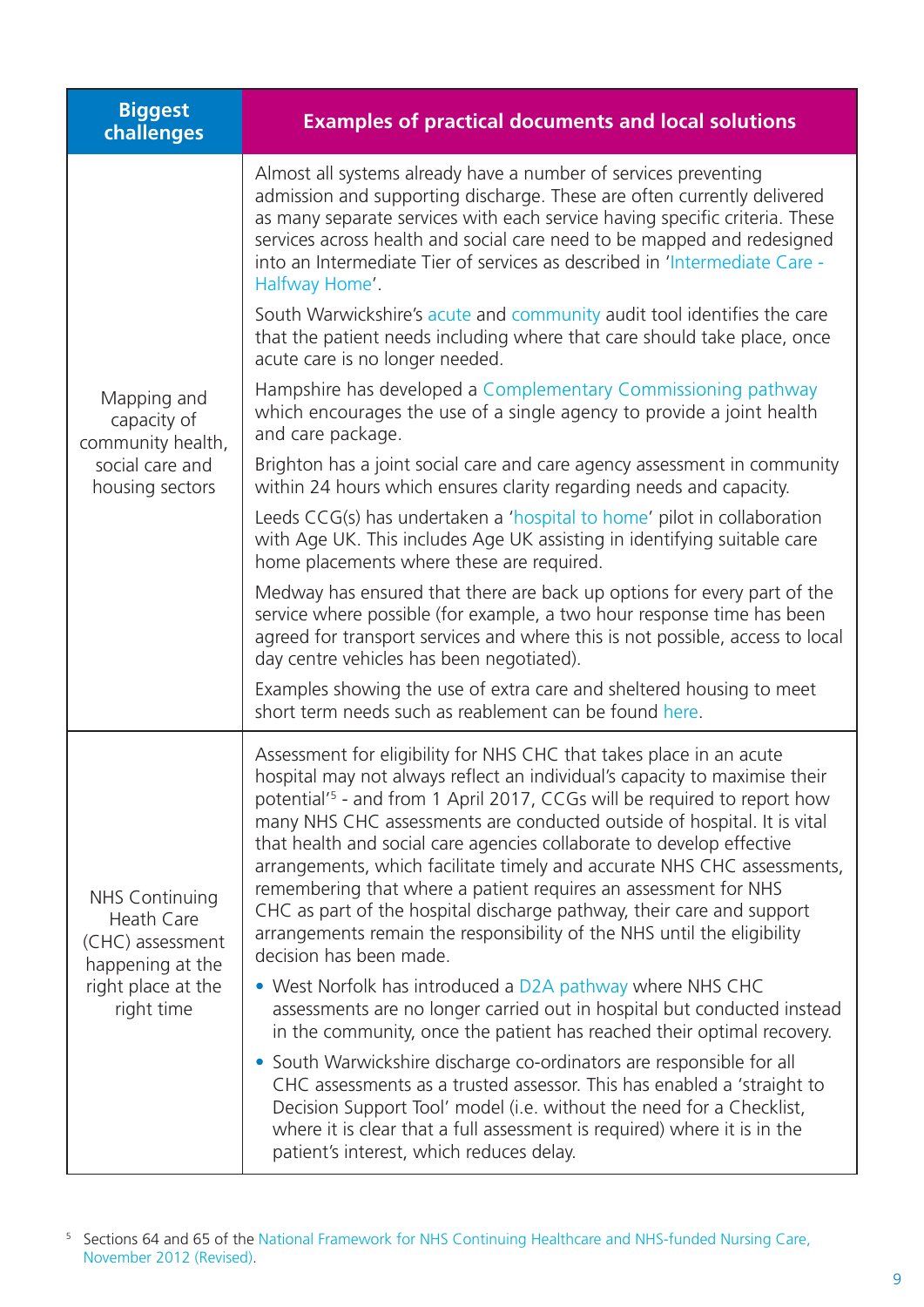| <b>Biggest</b><br>challenges                            | <b>Examples of practical documents and local solutions</b>                                                                                                                                                                                                                                                                       |
|---------------------------------------------------------|----------------------------------------------------------------------------------------------------------------------------------------------------------------------------------------------------------------------------------------------------------------------------------------------------------------------------------|
| <b>Medicines</b>                                        | Liverpool has solved delays in TTO's (To Take Out) by operating a fast<br>track pharmacy service, where requests for TTO's are prioritised. TTOs are<br>processed and available within 30 minutes - 60 minutes of completion on<br>Electronic Prescribing and Medicine Administration and 60 minutes for<br>large blister packs. |
|                                                         | East Lancashire Hospitals NHS Trust has developed an electronic referral<br>system, Refer to Pharmacy which allows pharmacists and pharmacy<br>technicians to refer people from the hospital bedside to their community<br>pharmacist for various post- hospital discharge support with their<br>medication.                     |
|                                                         | West Hertfordshire has developed a Delirium Recovery Programme <sup>6</sup><br>where patients assessed as requiring support are discharged home with<br>24 hour live in care, two weeks of regular and 'as required' medication<br>on a medication policy and their individual plan of care for cognitive<br>enablement.         |
|                                                         | London North West Healthcare (LNWH) NHS Trust has piloted a<br>pharmacist within the rapid response team to reduce medicines related<br>admissions using a locally developed, evidence-based tool (PREVENT) to<br>identify patients at risk of preventable medicines related problems.                                           |
|                                                         | Adaptations in the home:                                                                                                                                                                                                                                                                                                         |
| Adaptations in the<br>home/Availability<br>of equipment | • West of England Care and Repair provides services such as fitting key<br>safes, grab rails, electrical safety and heating repairs to enable an early<br>return home for patients in Bristol and North Somerset hospitals.                                                                                                      |
|                                                         | • Manchester Care and Repair runs a home from hospital service that is<br>co-located within integrated discharge teams working closely with NHS<br>and Manchester City Council staff.                                                                                                                                            |
|                                                         | Revival Home Improvement Agency's Hospital Discharge Service is able<br>$\bullet$<br>to provide continuous housing related support from ward for to up to<br>30 days after the patient's return to home.                                                                                                                         |
|                                                         | Availability of equipment:                                                                                                                                                                                                                                                                                                       |
|                                                         | Medway has a two hour turn around built into the contract with the<br>community equipment supplier and has stores on site.                                                                                                                                                                                                       |

 $^6$  Delirium is a term used to describe an acute confusional state. It is characterised by fluctuating features of inattention, altered perception, and disturbances of memory, cognition, perception, behaviour, and consciousness. Delirium can affect up to 60% of frail older people in acute hospitals.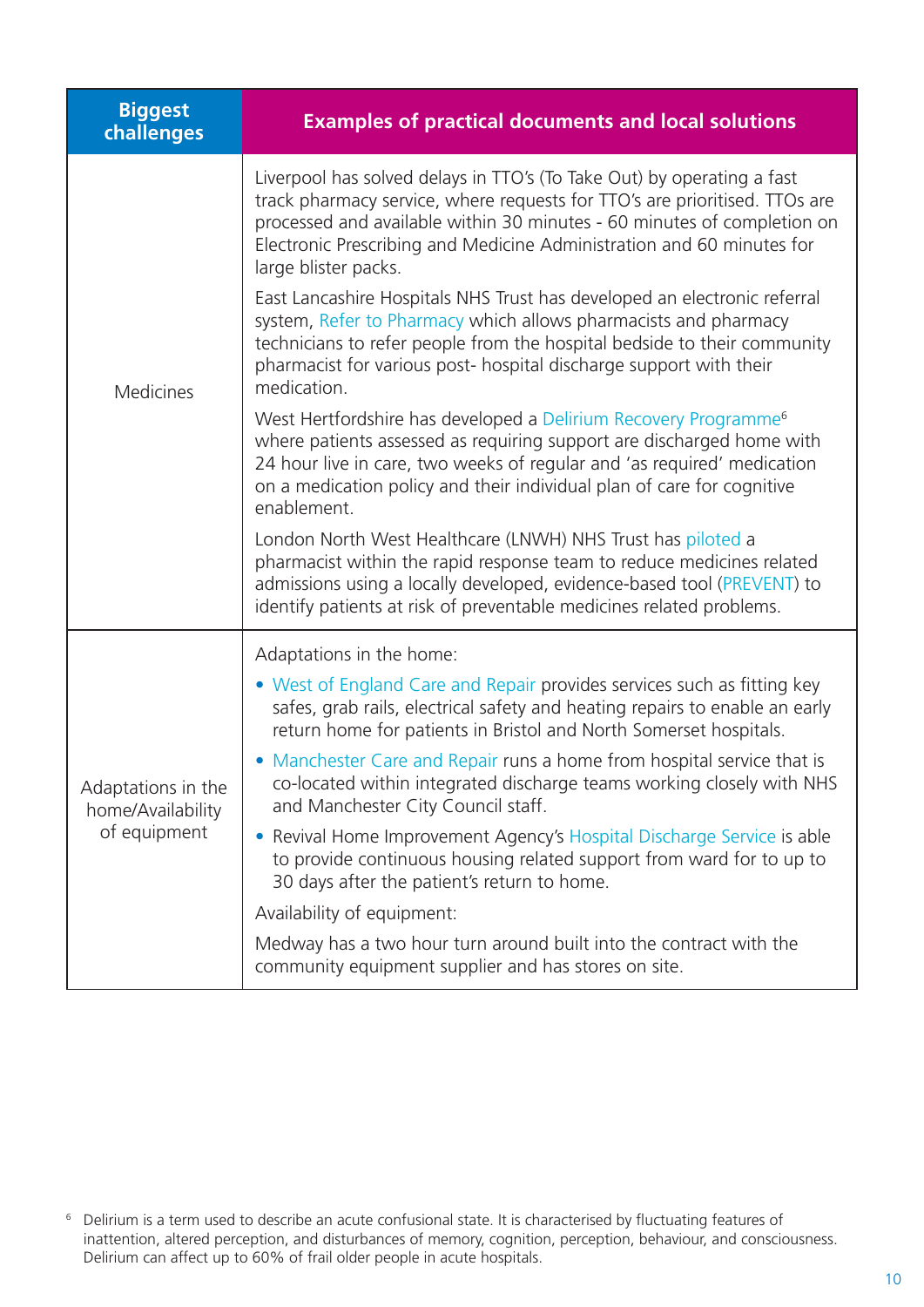# **TIPS FOR GETTING STARTED**

This section contains tips for success from local areas who have put a discharge to assess model in place.

#### **Consider set up**

Use the principles outlined on pages 3-4 as a basis for adapting the D2A model to ensure a tailored and effective solution

Review the Local Examples of Discharge to Assess highlighted on page 5 to find an option that would fit best to local circumstances and existing services

Start small - many areas have started identifying patients suitable for D2A on Frailty Wards and those identified as being in the last 12 months of life

Use existing staff and re-align teams - many areas have found it helpful to utilise existing joint health and social care teams

Map demand/supply and size pathways according to local need

Pool resources between organisations to optimise services (e.g. joint business cases). North Bristol's D2A service is funded by the CCG and the Hospital Trust, with resource for additional reablement from the Better Care Fund and the business case can be found [here](http://www.nhs.uk/NHSEngland/keogh-review/Documents/quick-guides/background-docs/10-south-gloucestershire-D2A-business-case-v012.docx)

It is critical to explore how the model will work at weekends, including alternative contingency plans

Make sure pathways are streamlined and simplified

Consider how the D2A pathway can operate at the front door of the hospital - Bristol has found that assessment on entry helps to support 72 hour stay and reduces duplication

Community demand and capacity modelling and costings need to be undertaken in advance and reviewed throughout the build up/implementation phase

### **Embed new ways of working**

Have a senior leader with appropriate permissions and senior organisational support to drive the new ways of working in order to sustain them

Involve staff and patients in service re-design and process map pathways - [here](http://www.nhs.uk/NHSEngland/keogh-review/Documents/quick-guides/background-docs/9-brighton-D2A-jowers-ward-process-map.pdf) is Brighton's example

Use a Plan Do Study Act (PDSA) approach to constantly refine your model

Have a robust communication and engagement strategy (including consideration of specific branding) for staff, patients and families

Consider freeing staff up to work as a multidisciplinary team to review new or past cases

Use ambassadors to continually encourage referrals from wards within hospital and challenge practice

Employ early frailty screening for all people with anticipated complex needs followed by targeted and assertive comprehensive needs assessment (using for example Comprehensive Geriatric Assessment) to find those people most likely to benefit from D2A

Make sure you are not assessing patients twice avoid 'assess to assess'

### **Support integrated working**

Set up systems/processes/agreements/pathways that allow information sharing

Adopt a trusted assessor model/generic assessor model

Adopt risk sharing protocols - or be clear about where risk ownership lies

Make sure the team has the ability to start both health and social care packages

Invest in staff competencies to allow maximum flexibility in model

Include housing and occupational therapists (OTs) in any Multi-Disciplinary Team (MDT) working/ care co-ordination

Include training for staff within MDTs on dementia and the [Mental Capacity Act 2005](https://www.gov.uk/government/publications/mental-capacity-act-code-of-practice)

Consider night-time services - housing associations could share or contract their out-of-hours repairs and homecare services

Ensure there is an up-to-date directory of services with all partners

Engage directly with local GP practices to ensure they are linked in

Build bed base slowly and agree referral criteria and number of daily referrals with residential care homes

#### **Know how you will evaluate**

Think about how you will measure success and the impact of change before you start, to allow for consistent and comparable data to evaluate across the whole system - see suggested [metrics](http://www.nhs.uk/NHSEngland/keogh-review/Documents/quick-guides/background-docs/31-metrics.docx)

Consider how you will measure staff and patient feedback

Introduce a system to track and ensure appropriate referrals